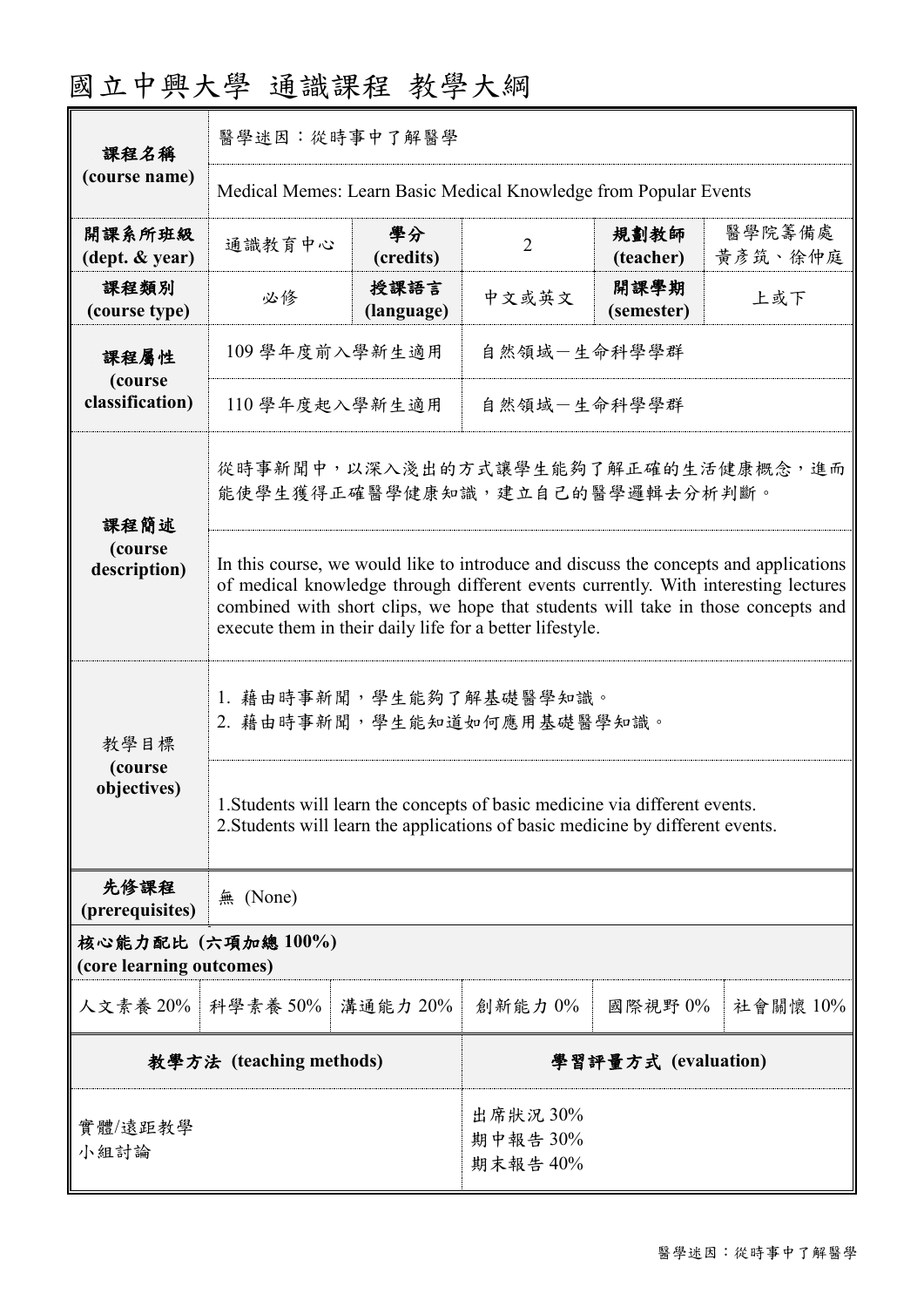## 授課內容(單元名稱與內容、習作 **/** 考試進度、備註)

**(course content and homework / tests schedule)**

| 週次   | 授課內容                  |
|------|-----------------------|
| 第一週  | 簡介課程與課程目標             |
| 第二週  | 不管他嗑了什麼都給我來一點一新冠疫苗的介紹 |
| 第三週  | 疫情底下的黑暗悲歌一兒童虐待        |
| 第四週  | 我站在雲林一眩暈簡介            |
| 第五週  | 人生的試煉石 寶寶的誕生一新生兒照顧    |
| 第六週  | 人與人的連結一常見傳染性疾病介紹      |
| 第七週  | 護國神山一常見疫苗預防           |
| 第八週  | 地球上最浪漫的一首歌一淺談主動脈剝離    |
| 第九週  | 期中報告                  |
| 第十週  | 黃金時間 分秒必爭-CPR 與去顫器介紹  |
| 第十一週 | 甘安捏一常見肝臟疾病介紹          |
| 第十二週 | 你根本不懂一憂鬱症介紹           |
| 第十三週 | 像極了愛情一胃食道逆流症介紹        |
| 第十四週 | 工作細胞一身體免疫系統介紹         |
| 第十五週 | 歸剛欸一功能性腸道疾病介紹         |
| 第十六週 | 耍帥逞威風裝逼一外傷與創傷性腦傷      |
| 第十七週 | 小組報告成果                |
| 第十八週 | 期末報告                  |

## 教科書與參考書目(書名、作者、書局、代理商、說明)

**(textbook & other references)**

授課教師自製教材投影片

## 課程教材(教師個人網址請列在本校內之網址)

**(teaching aids & teacher's website)**

授課教師自製教材投影片

#### 課程輔導時間

**(office hours)**

請同學利用 email 與老師預約討論時間

※本課程如符合下列主題項目,請勾選(可複選,無則免填):

| 文學<br>灣<br>一 一 | .命教育<br>生     | 亚笙<br>性<br>ЖIJ | 情緒管理 |
|----------------|---------------|----------------|------|
| 產權<br>智慧<br>財  | 写全<br>貣<br>訊女 | 健康             | 永續發展 |

#### ※本課程如符合下列 **17** 項聯合國永續發展目標,請勾選(可複選,無則免填):

| $ \Box$ 1. 消除貧窮 | $ \bigcap$ 10. 减少國內及國家間不平等 |
|-----------------|----------------------------|
| $ \Box$ 2. 终止飢餓 | □ 11. 永續發展的市政規劃            |
| │ │ 3.良好健康與社會福利 | □ 12. 確保永續消費和生產模式          |